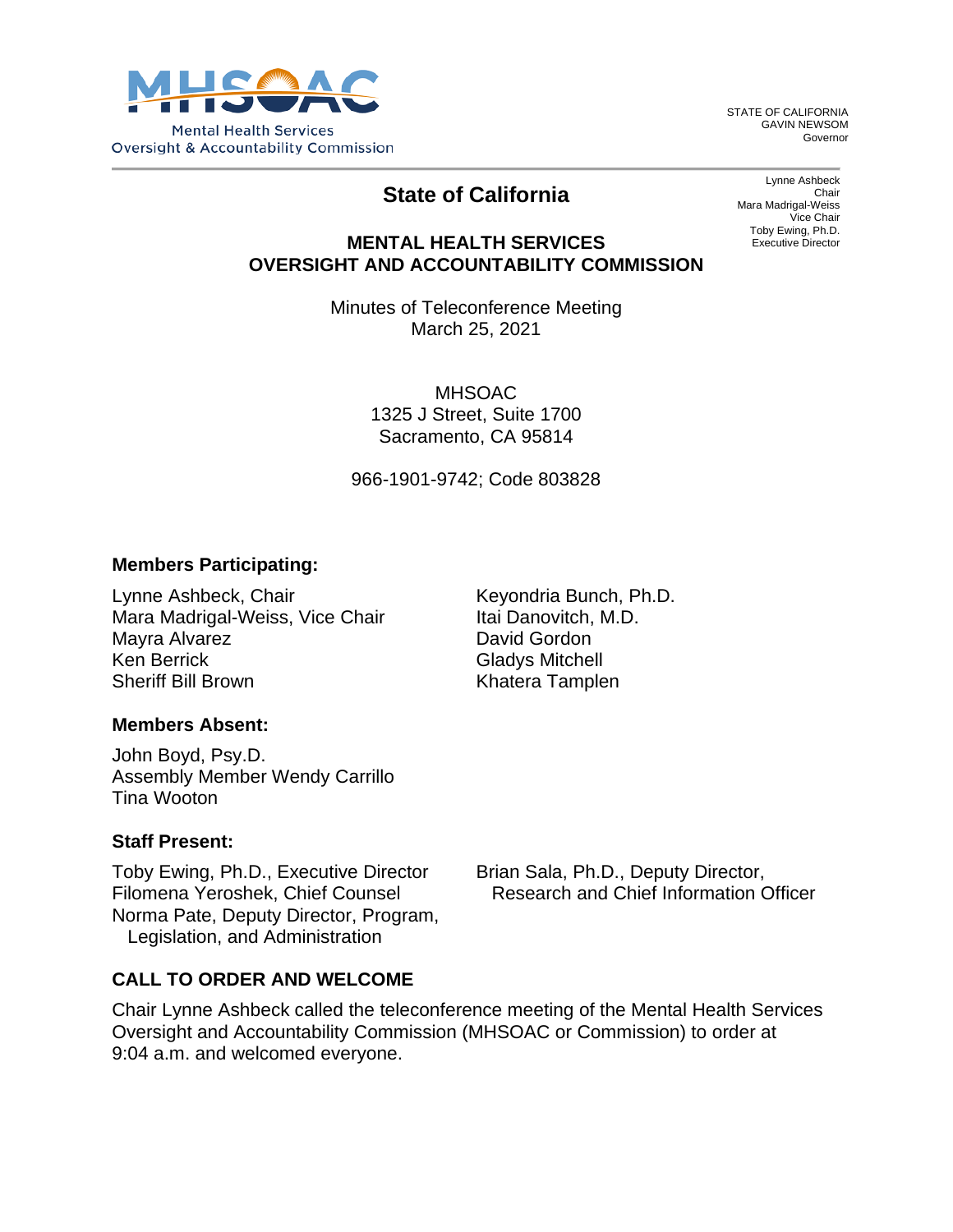Chair Ashbeck lifted up the Asian/Pacific Islander community and asked everyone to pause in reflection of the current events in Atlanta, Georgia, Boulder, Colorado, and other communities across the nation.

#### **Announcements**

Chair Ashbeck provided the announcements:

- The next MHSOAC meeting is scheduled for Thursday, April 22<sup>nd</sup>. The meeting agenda will be posted on the website on April  $12<sup>th</sup>$ .
- The Prevention and Early Intervention Subcommittee continues to hold Regional Listening Sessions and forums across the state as part of the Prevention and Early Intervention Project. The next forum will be held on April 5, 2021.
- Since August 16, 2020, staff has been participating in the Capitol Collaborative on Race and Equity's (CCORE) curriculum and contributing to advancing racial equity in several ways including developing a customized Racial Equity Action Plan, which will be presented at a future meeting.
- Antonio Andres has joined the Commission staff since the last Commission meeting. He is assisting with the Allcove Youth Drop-In Center Project in the Grants Division.

Chair Ashbeck asked the Chairs of the Cultural and Linguistic Competence Committee (CLCC) and the Client and Family Leadership Committee (CFLC) to update the Commission on the Committees' work.

### CLCC Update

Commissioner Alvarez, Chair of the CLCC, stated the CLCC met for the first time on March 11<sup>th</sup>. The membership of the Committee includes 16 individuals from across the state who represent different regions, populations, and diverse communities. She stated she and Commissioner Mitchell, Vice Chair of the CLCC, planned the first meeting as an opportunity for members to get to know each other better and to think about the work that the Committee will tackle in this next year.

Commissioner Alvarez stated the Committee began to discuss its plan to address the impacts of the COVID-19 pandemic; heard presentations from the UC Davis Center for Reducing Health Disparities and Solano County on its Innovation project, which addresses health disparities for underserved communities and utilizes the national standards for culturally and linguistically appropriate services to improve cultural proficiency in service delivery; and discussed how the Solano County Project can be expanded to other counties. Due to a lack of time, discussion on the presentations was tabled to the next meeting.

Commissioner Alvarez stated the Committee's goals are to provide input on the Racial Equity Action Plan, discuss how to communicate inequities in mental health systems to inform the work of the Commission and the state, and to identify policy and practice reforms in existing programs that are successful in addressing inequities.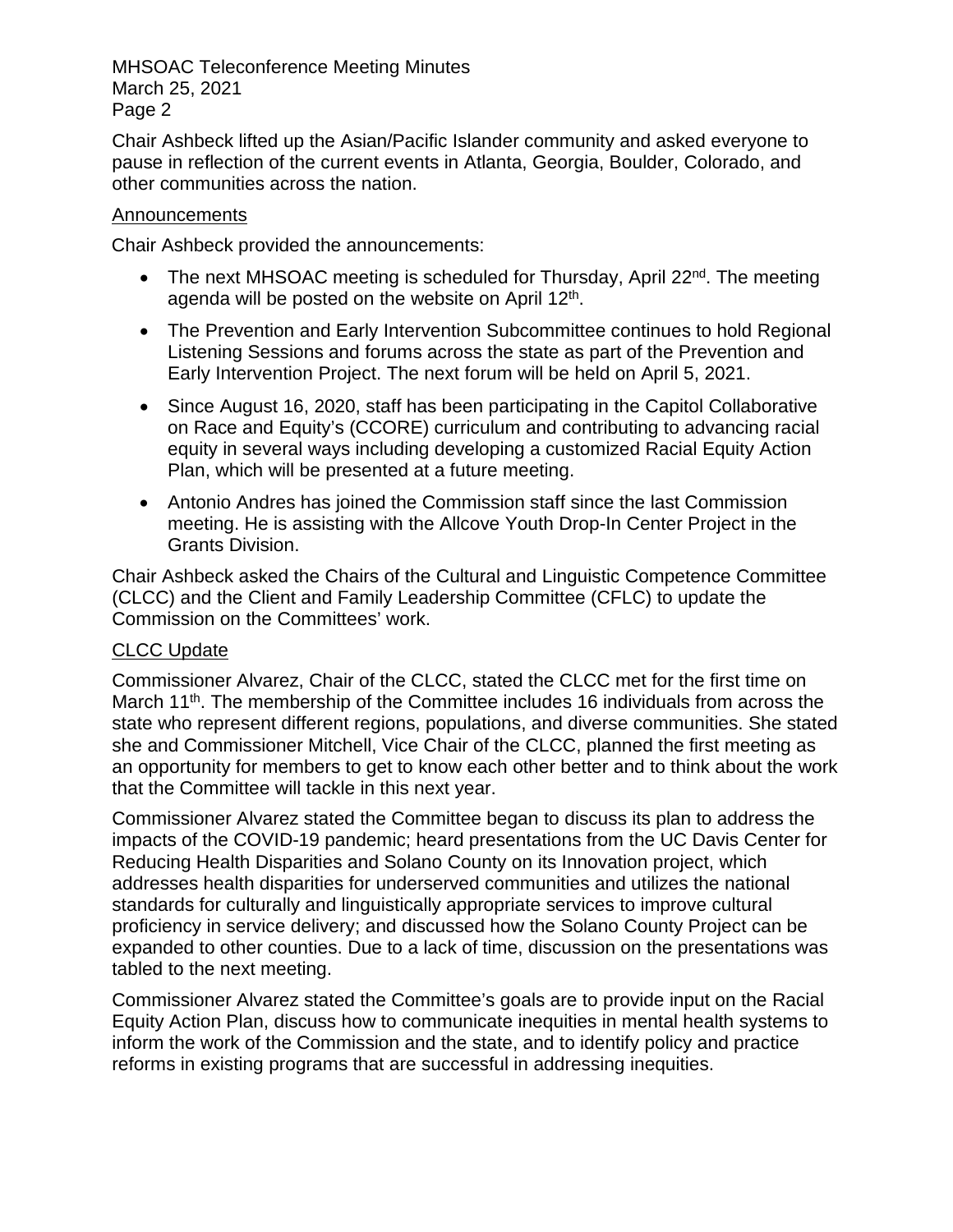Commissioner Alvarez stated the next CLCC meeting is scheduled for May 13<sup>th</sup> from 2:00 p.m. to 4:00 p.m., but she noted that Committee members asked to meet more often. As a result, staff are working to schedule a meeting in April.

### CFLC Update

Commissioner Tamplen, Chair of the CFLC, stated the CFLC met for the first time on March 18<sup>th</sup> with perfect attendance. The membership of the Committee includes 15 individuals from across the state with peer, family, and parent representation. Committee members have much experience related to peer certification, which will be the main focus of the Committee's work. She stated she is pleased to work with Commissioner Wooton, Vice Chair of the CFLC.

Commissioner Tamplen stated last week's meeting featured a presentation from Ilana Rub from the Department of Health Care Services (DHCS). Ms. Rub is the lead of the DHCS implementation of Senate Bill (SB) 803 that Senator Jim Beall, former Commissioner, championed for Peer Support Specialist Certification. Ms. Rub provided an update on the DHCS activities underway around peer certification. The Committee hopes to continue to collaborate with the DHCS throughout this term of the CFLC.

Commissioner Tamplen stated the areas of focus for future meetings are to provide input on the peer certification process, the core competencies of peers, ensuring that the work of peers is valued, and giving input on training and continuous education. The next meeting is scheduled for April  $15<sup>th</sup>$  from 1:00 p.m. to 3:00 p.m., where Committee members will identify strategies to promote peer services through the state. Committee members are interested in how the Commission can champion and continue the work of peers through legislation and funding opportunities.

### Roll Call

Filomena Yeroshek, Chief Counsel, called the roll and announced a quorum was not yet present. A quorum was achieved after Commissioners Berrick and Bunch arrived.

# **GENERAL PUBLIC COMMENT**

Poshi Walker, LGBTQ Program Director, Cal Voices, and Co-Director, #Out4MentalHealth, thanked the Commission for the Committee updates. The speaker stated Senator Tom Umberg has updated language in SB 106 that would harm LGBTQ and other unserved, underserved, and inappropriately served communities. The bill would allow counties to use their Innovation funding for Full-Service Partnerships (FSPs), even though 80 percent of funds currently received by counties are already allocated for community services and supports, which is what funds FSPs. The bill also takes away the Commission's oversight and approval of county Innovation projects and any innovative FSPs would not be run through the Commission. This would have a huge impact on communities.

Poshi Walker stated the amount of unspent Innovation funds quoted in the SB 106 Fact Sheet put out by Senator Umberg's Office is incorrect. The speaker stated the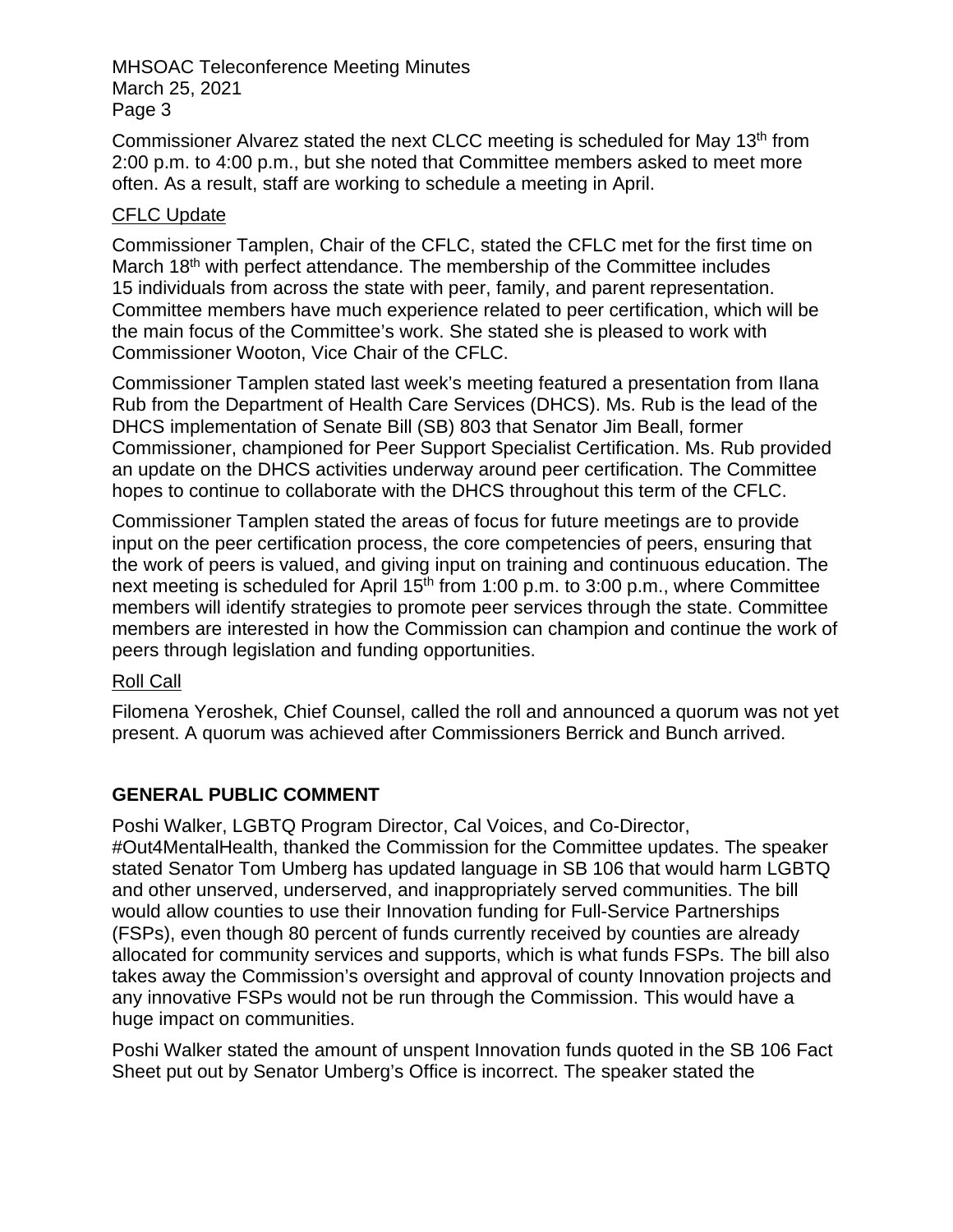MHSOAC has done an excellent job in helping to ensure that most Innovation funds will not go into reversion.

Poshi Walker stated the Commission opposed Senator Umberg's bill last year to use Innovation funding for services within the jails. The speaker urged the Commission to take a close look at SB 106 and recommended opposing it in its current form.

Mary Ann Bernard, retired lawyer, stated they sent a letter to all Commissioners on February 19<sup>th</sup> reminding them what the Commission must do under the Mental Health Services Act (MHSA). The speaker stated the prevention and early intervention provisions in the MHSA have always required, in the last clause of a section of the Welfare and Institutions Code, that prevention and early intervention funds "shall also include components similar to programs that have been successful in reducing the duration of untreated severe mental illnesses and assisting people in quickly regaining productive lives."

Mary Ann Bernard stated prevention and early intervention is not only for individuals who are not yet sick, it is also for individuals who are desperately sick who need early intervention and/or prevention in relapses. The speaker noted that has been memorialized in regulation.

### **INFORMATION**

### **1: Public Hearing and Update on the Workplace Mental Health Project**

### **Presenters:**

- Carolyn Dewa, M.P.H., Ph.D., Department of Psychiatry and Behavioral Sciences, Department of Public Health Sciences, Chair, Graduate Group in Public Health Sciences, University of California, Davis
- Garen Staglin and Katy Schneider Riddick, Co-Founder and Senior Director, One Mind at Work
- Darcy Gruttadaro, JD, Director, Center for Workplace Mental Health

Chair Ashbeck thanked Vice Chair Madrigal-Weiss and Commissioner Bunch for their leadership role in the Workplace Mental Health Project. She stated the Commission has been working to explore opportunities to develop a framework and a set of standards for workplace mental health. This project was initiated by SB 1113 that was authored by Senator Monning.

Chair Ashbeck provided an overview of the Commission's information-gathering process to date. She stated additional public meetings with mental health providers and diverse communities are planned in the coming months. Detailed information was provided in the handouts included in the meeting packet.

Chair Ashbeck stated the Commission will hear an update on the Commission's Workplace Mental Health Project and a panel presentation on the challenges and opportunities related to workplace mental health. She introduced the members of the panel and asked them to give their presentations.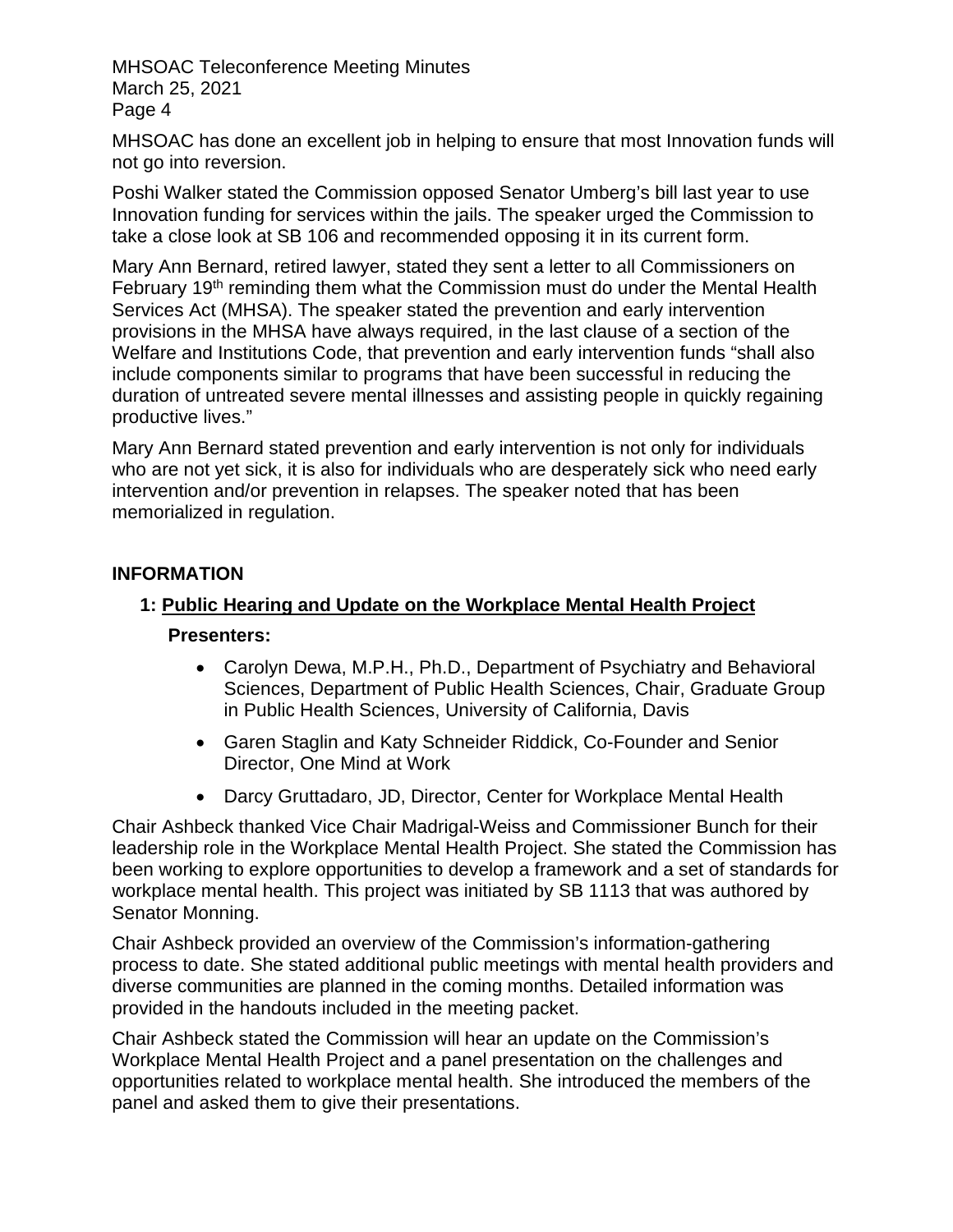### Carolyn Dewa, M.P.H., Ph.D.

Carolyn Dewa, M.P.H., Ph.D., Department of Psychiatry and Behavioral Sciences, Department of Public Health Sciences, Chair, Graduate Group in Public Health Sciences, University of California, Davis, provided an overview, with a slide presentation, of the work environment's strategic position, occupational well-being, findings about best practices to build resiliency and reduce risk for mental health needs in the workplace, and strategies and models to address challenges around workplace mental health. She used the World Health Organization's (WHO) definition for wellbeing: a state in which every individual realizes their own potential, can cope with normal stresses of life, can work productively and fruitfully, and is able to make a contribution to their community.

Dr. Dewa highlighted three important points:

- Workplace mental health is a strategic environment for prevention and early intervention.
- Resiliency and risk reduction for mental health needs in the workplace must be addressed in the personal, healthcare, policy/insurance, and workplace systems.
- The National Standard of Canada for Psychological Health and Safety in the Workplace offers important lessons in implementing large scale and voluntary workplace standards.

### Garen Staglin

Garen Staglin, Co-Founder, One Mind at Work, provided an overview of the background, charter, and current activities of One Mind at Work to better understand the landscape of workplace mental health in California. He stated executives and benefits leaders are beginning to look for new and effective ways to discuss and address mental health in the workplace. He stated many employers are also seeking to bring more authenticity into diversity and inclusion efforts, to understand the impacts of racial trauma and structural racism, and to better understand the well-being of their employees.

### Katy Schneider Riddick

Katy Schneider Riddick, Senior Director, One Mind at Work, provided an overview, with a slide presentation, of the role of employers in driving solutions for workplace mental health. She noted that it is impossible to build a successful workforce without prioritizing employee mental health. She stated it is important for employers to understand that, although mental health disorders are costly, there is a significant return on investment to investing in mental health support. Her slide presentation included insights gleaned from conversations with employers over the course of last year about the role of employers in finding solutions to improve workplace mental health.

### Darcy Gruttadaro, JD

Darcy Gruttadaro, JD, Director, Center for Workplace Mental Health, American Psychiatric Association Foundation, provided an overview, with a slide presentation, of mental health concerns due to the COVID-19 pandemic, racial injustice and political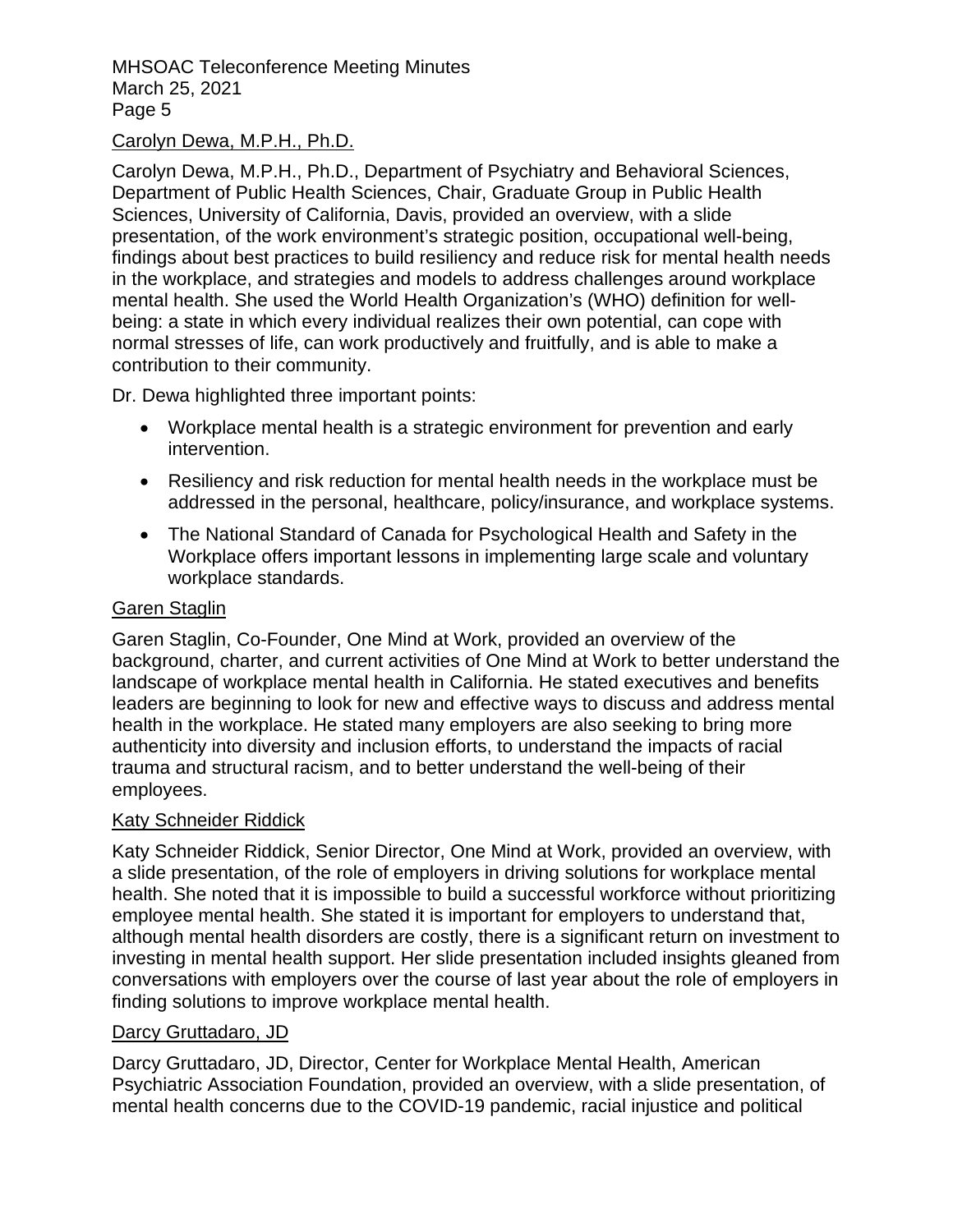tension, and economic downturn, and the Collaborative Care Model. She stated three areas of concern in workplace mental health for employers are raising awareness, educating, and ending stigma; creating a mentally healthy culture; and improving access.

Executive Director Ewing stated employers are foundational partners in meeting the needs of employees. This project is exiting because it opens the door broadly in terms of thinking about how to leverage many opportunities such as stigma reduction, system development, understanding the complexity of systems, workforce issues, and leveraging health benefits.

Executive Director Ewing stated the next phase of the work is to reach out to more diverse employers, work with social workers, and talk to labor organizations to understand their needs and how to address them. He stated the language of the statute is for the Commission to develop a set of standards. Part of this project is to develop those standards for Commissioner consideration and adoption.

Executive Director Ewing stated there are also strategies that the Commission can pursue to support the expansion of access to care through partnerships with employers such as parity. He stated staff is also talking with partners and other state agencies such as the California Public Employees' Retirement System (CalPERS), one of the largest purchasers of health care benefits on behalf of public employees, to learn how to begin to shape the health care marketplace so that the quality of mental health services received through employer-based care is consistent with the quality of care seen on the primary care side.

Executive Director Ewing stated this project is exciting because it is moving the state of California closer to where everyone who needs care receives care in a way that is culturally competent, easily accessible, and affordable. He stated appreciation for the work that the presenters are doing and the guidance they provided today.

### **Commissioner Questions**

Commissioner Danovitch asked if there are innovative approaches that address the structural challenges, challenges in access to care, and the absence of providers, programs, and quality standards.

Ms. Gruttadaro stated what makes the Collaborative Care Model unique is that it includes measurement-based care within it and it has a behavioral health care manager, a psychiatric consultant, and a registry within the primary care setting. The psychiatric consultant is a psychiatrist who is not in the office and does not see the patient, but uses the registry to review the treatment plan that has been developed. This helps with capacity since the psychiatric consultant can work with up to 3,000 patients per year versus seeing 700 patients per year in their practice. This model solves quality and capacity issues.

Ms. Gruttadaro stated there are legacy issues as to why providers do not join networks. This is a big concern for employers. The most common issues in the workplace setting are anxiety, depression, substance use, and trauma. These are conditions that often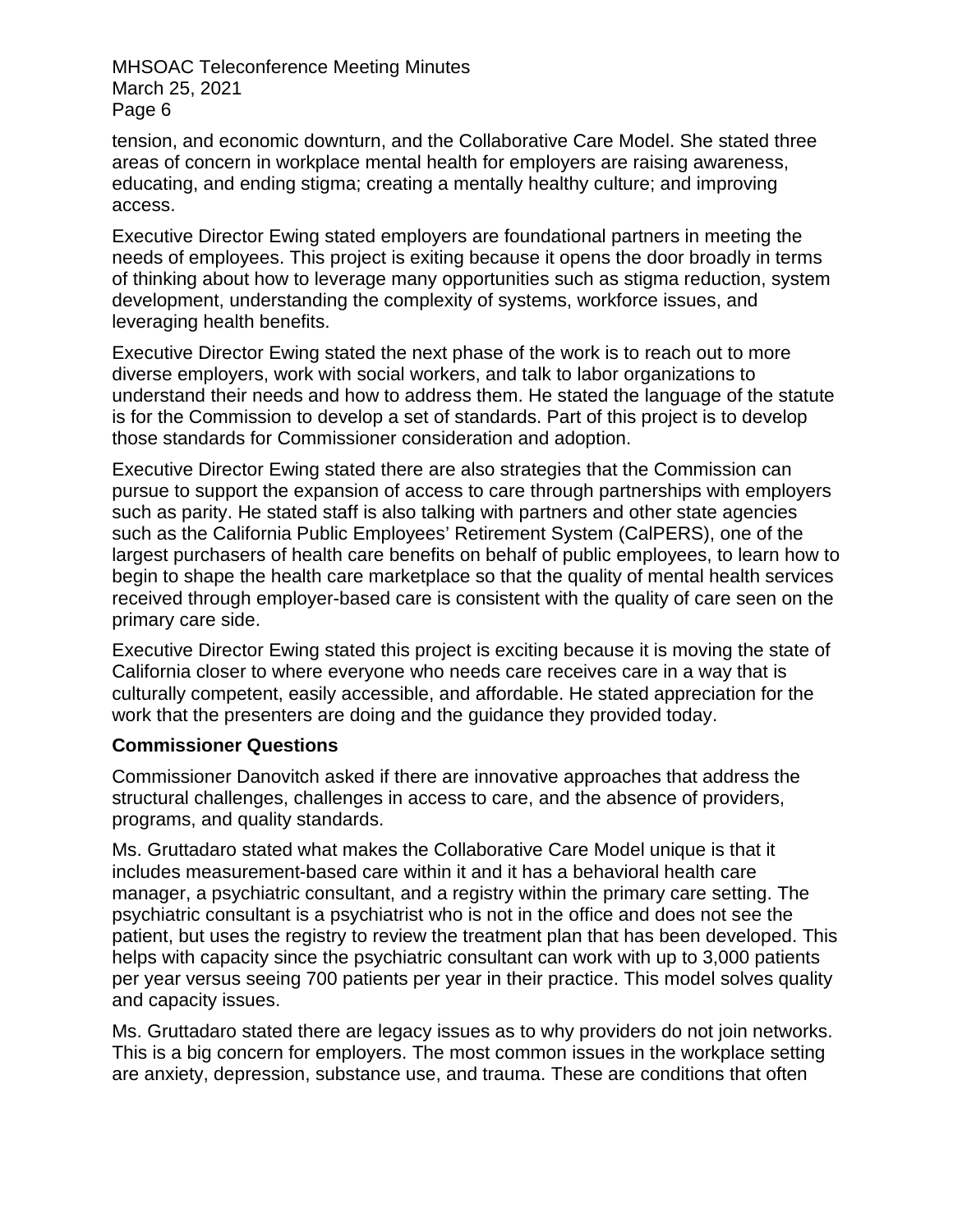can be treated in primary care. Setting up systems where primary care is playing a larger role, with an evidence-based model, is one way to address access.

Commissioner Danovitch asked what the Commission should be looking at to track progress, the measurements to use to verify that it is moving in the right direction, and how to incentivize that.

Ms. Gruttadaro stated there are standard measurements available that are not necessarily incorporated into all-care settings around using standardized symptommeasurement tools like the PHQ-9 and GAD-7. She stated these tools cannot only be used as a screening mechanism but can continue to be used during treatment to help track and report out on outcomes, which is not routinely done in practice.

Commissioner Danovitch stated a lack of access to services, especially specialty services, is being encountered on a regular basis despite insurance coverage and the ability to go out of network. It will take time for parity, improved coverage, and improved training to take effect. He stated he is searching for ideas outside the box that large employers and public/private partnerships can help to implement to accelerate some of that change.

Ms. Gruttadaro agreed that those are big concerns but stated current systems do not have the capacity to meet the need.

Commissioner Alvarez stated thinking of the importance of this work and how it can serve as a model and opportunity for learning for the state demonstrates California's leadership in responding to the COVID-19 pandemic and ensures that opportunities to support mental health and wellbeing are created in areas of need. She asked what that looks like for the Commission and the role of Commissioners to support uplifting this opportunity and discussion.

Commissioner Alvarez asked about conversations the Commission is having with state partners and county leaders to ensure that the Commission is amplifying the importance of mental health in the workplace, given the impacts of the COVID-19 pandemic and what it will be like when individuals return to the workplace and adjust to the uncertainties of the new normal.

Executive Director Ewing stated, similar to the Schools and Mental Health Project, where the needs of teachers and allied staff were met first in order to improve the educational system to meet the needs of students, it is important to first support employers who can then better support employees. Staff has been talking with CalPERS about the health care benefits that are purchased on behalf of state employees. He stated Anna Naify, Consulting Psychologist, will soon be giving a training for legislative staff. They are recognizing their own internal burdens as a large employer and as a leadership entity. The training will help them think about ways in which the state can create environments that are responsive to the needs of employees and employers.

Executive Director Ewing stated Commission employees recently did a survey of their mental health needs. The current work in the UK and Canada and some of the research that Dr. Dewa and others have done has helped staff better understand if individuals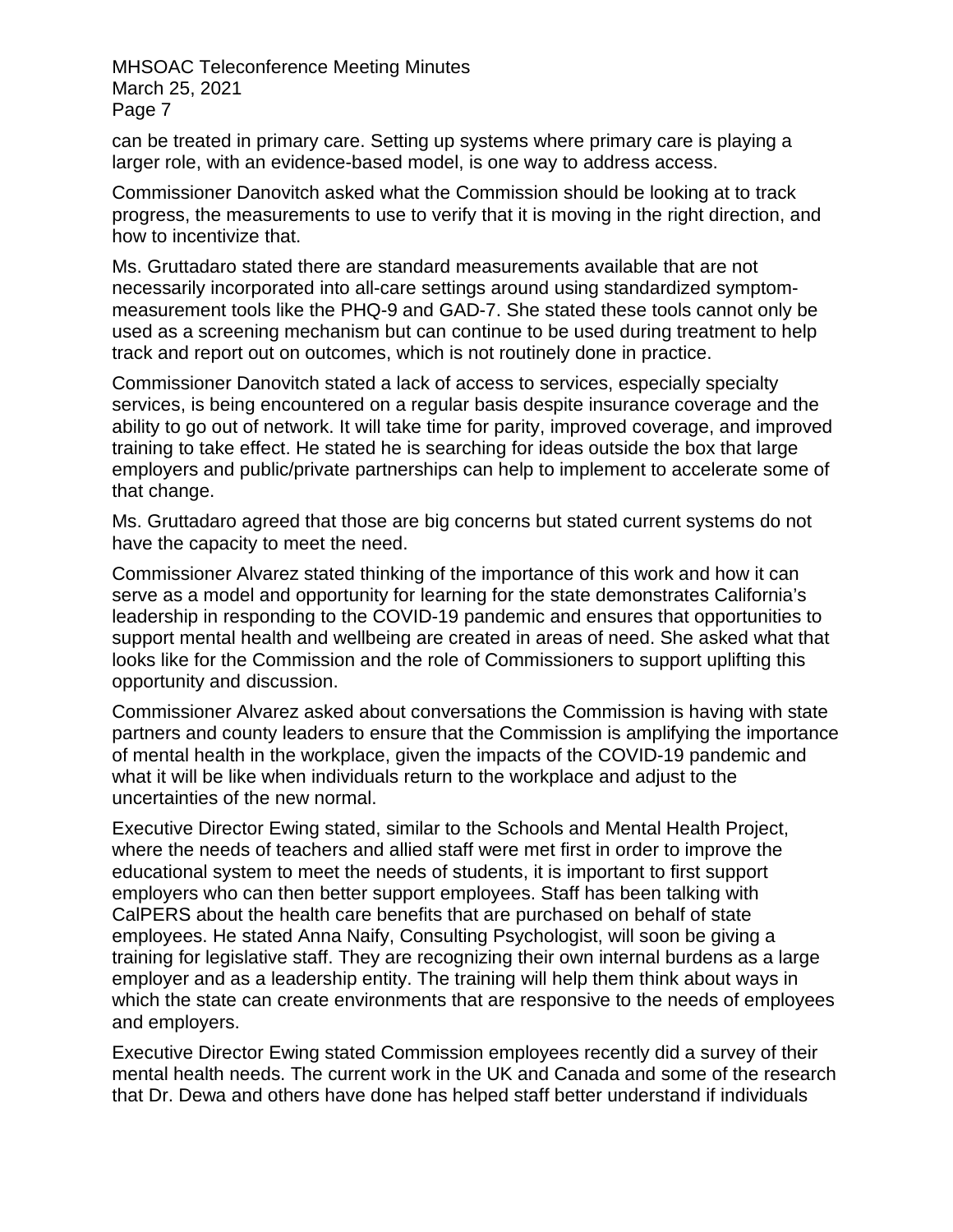feel supported, where their stress is coming from, and how to mitigate that. Staff is using that internal survey to talk with the California Department of Human Resources (CalHR) about how CalHR and the Government Operations Agency can embrace mental health in the workplace through the things that the state of California is doing and how to have conversations with local public sector partners.

Executive Director Ewing stated most of the Commission's tools do not apply to the presenters' comments about how to drive transformational change. The Commission has never looked outside of the public sector to achieve goals. This groundbreaking Workplace Mental Health Project encourages the Commission to evolve and to think more expansively about creating new kinds of partnerships. Staff is working with Commissioner Danovitch on how to identify models and metrics to measure impact and to use that information to drive change.

Commissioner Gordon noted that often needs are not addressed unless there is a crisis; yet, those needs are constant. He stated he was particularly struck during Ms. Riddick's presentation that less of this issue is about availability of services and more about the way managers, leaders, and individuals working in public/private systems are trained. Much of this is related to the caring that the managers and leaders in an organization have for the individuals that work there. He asked if there are examples of individuals in state or local governments or the private sector who do this year in and year out whether or not there is a pandemic or other crisis.

Ms. Riddick stated One Mind at Work has put out a number of publications that are available on the website that highlight individual employer practices. Best practices being seen are a renewed focus on manger training, communication about the prioritization of workplace mental health, and a willingness to accommodate people in their various circumstances. She stated a number of employers are thinking about how work gets done within their organization as a best practice and how workflow can affect mental health. This is a powerful way for employers to impact their employee population.

Commissioner Berrick acknowledged the comments that positive supervision is an aspect of mental health in the workplace and the big impact that simple techniques make. He agreed with Ms. Gruttadaro's comments about the adequacy of network. There are two elements to this problem: the number of individuals in the field and the lack of provider interest in taking Medi-Cal patients. Until this is addressed, access will continue to be difficult. This challenge must be solved.

Vice Chair Madrigal-Weiss stated one of the foremost barriers continues to be stigma but it is not necessarily the first thing that comes to mind. She stated the need to be more intentional about that.

### **Public Comment**

Linda Mayo, NAMI Stanislaus and California Advocates for the Seriously Mentally Ill, suggested that including the data element of diagnosis can be helpful in the future.

Poshi Walker stated ze have facilitated trainings on the psychosocial risk factors for mental health in the workplace and, while ze appreciate the research reported by the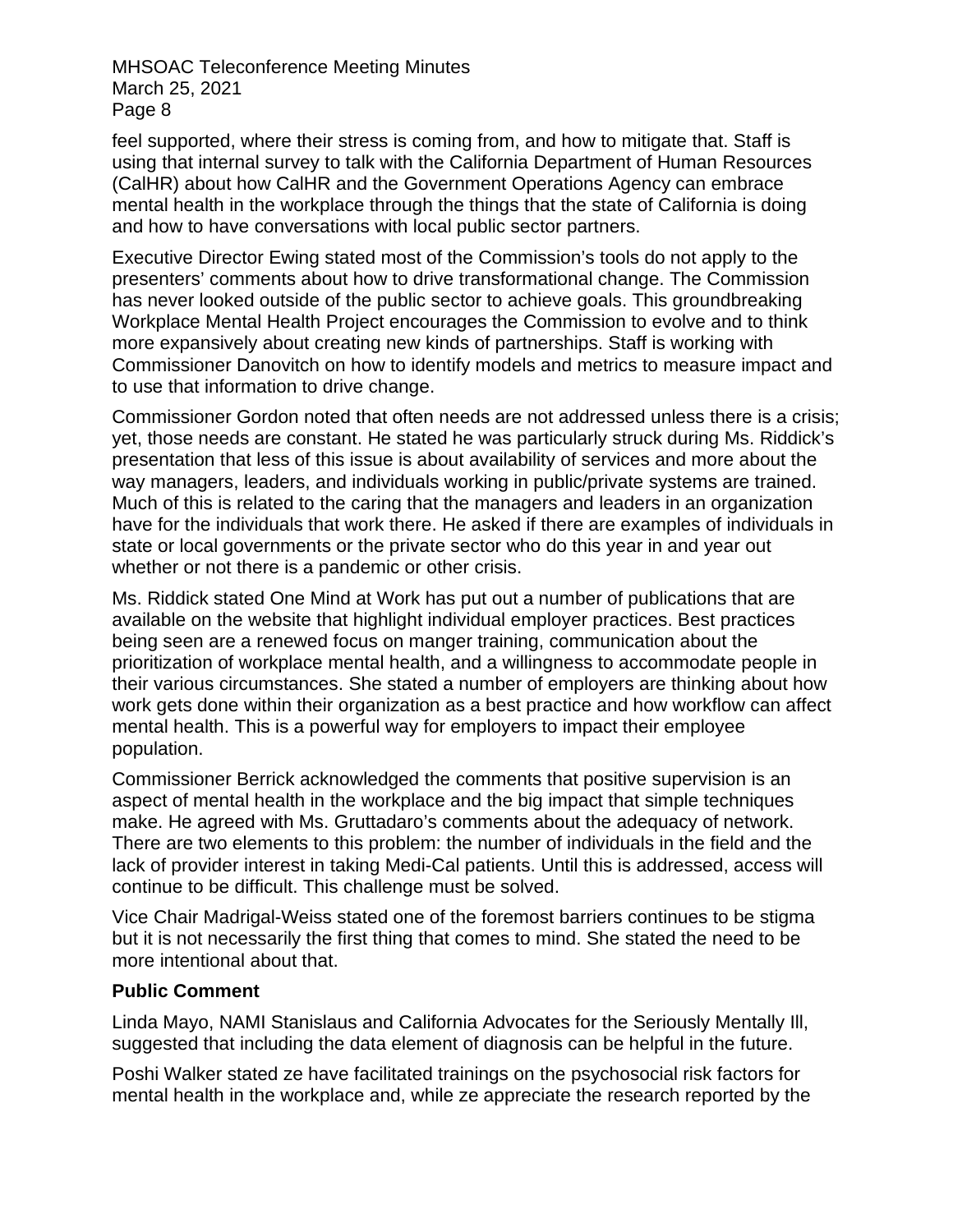first presenter, zir anecdotal experience training small community-based organizations and county departments is that there are prevention efforts that can easily be implemented once they understand the risk factors and their implications to negative mental health and physical health outcomes.

Poshi Walker stated, although treatment is important, prevention is not only doable but is key to improving workplace mental health. The speaker stated focusing on treatment solutions misses the vital opportunity to improve the workplace so that mental health challenges are prevented from ever occurring or being exacerbated because of the workplace.

Poshi Walker stated much of what has been said about mental health services access is true for both workers and nonworkers. The recommendations for treatment access made today, while very important, do not address the needs of the most vulnerable populations who are overrepresented amongst those who are unemployed and those who are in the public mental health system.

Poshi Walker stated ze wholeheartedly support mental health parity but many individuals on Medi-Cal cannot access the mental health services they need. The speaker suggested that the Commission work on mental heath parity within Medi-Cal and the public mental health system to assure that the needs of the most vulnerable populations who have the fewest resources are addressed first.

Julie Snyder, Government Affairs Director, Steinberg Institute, stated the Steinberg Institute is proud to have co-sponsored the legislation that launched the Workplace Mental Health Project with the Commission, which was suggested by Commissioner Boyd. It is important to note that, as many individuals begin the process of reintegrating back into the workplace after such a traumatic year, the information and ideas that have been generated here could have a profound impact.

Julie Snyder stated the Steinberg Institute also co-sponsored SB 855, the Mental Health Parity Act, which was referenced in the presentations. The speaker stated the Steinberg Institute would love to collaborate with the Commission and stakeholders on how to use this new law to drive some of the improvements that have been discussed today.

Andrea Crook, Advocacy Director, ACCESS California, a program of Cal Voices, discussed the charge of the Commission and the oversight of prevention and early intervention. The speaker stated prevention and early intervention is meant to focus on individuals who would meet the criteria for serious mental illness if they were to develop a serious mental illness. The speaker stated there seems to be a disconnect between what is being focused on here and the most vulnerable populations within the public mental health system. The voices of the most vulnerable populations need to be incorporated when trying to address these issues. The speaker echoed Poshi Walker's comments on the value of focusing on mental health parity within the Medi-Cal system and to focus on the most vulnerable populations.

Mark Karmatz, consumer and advocate, asked about the peer voice in this conversation.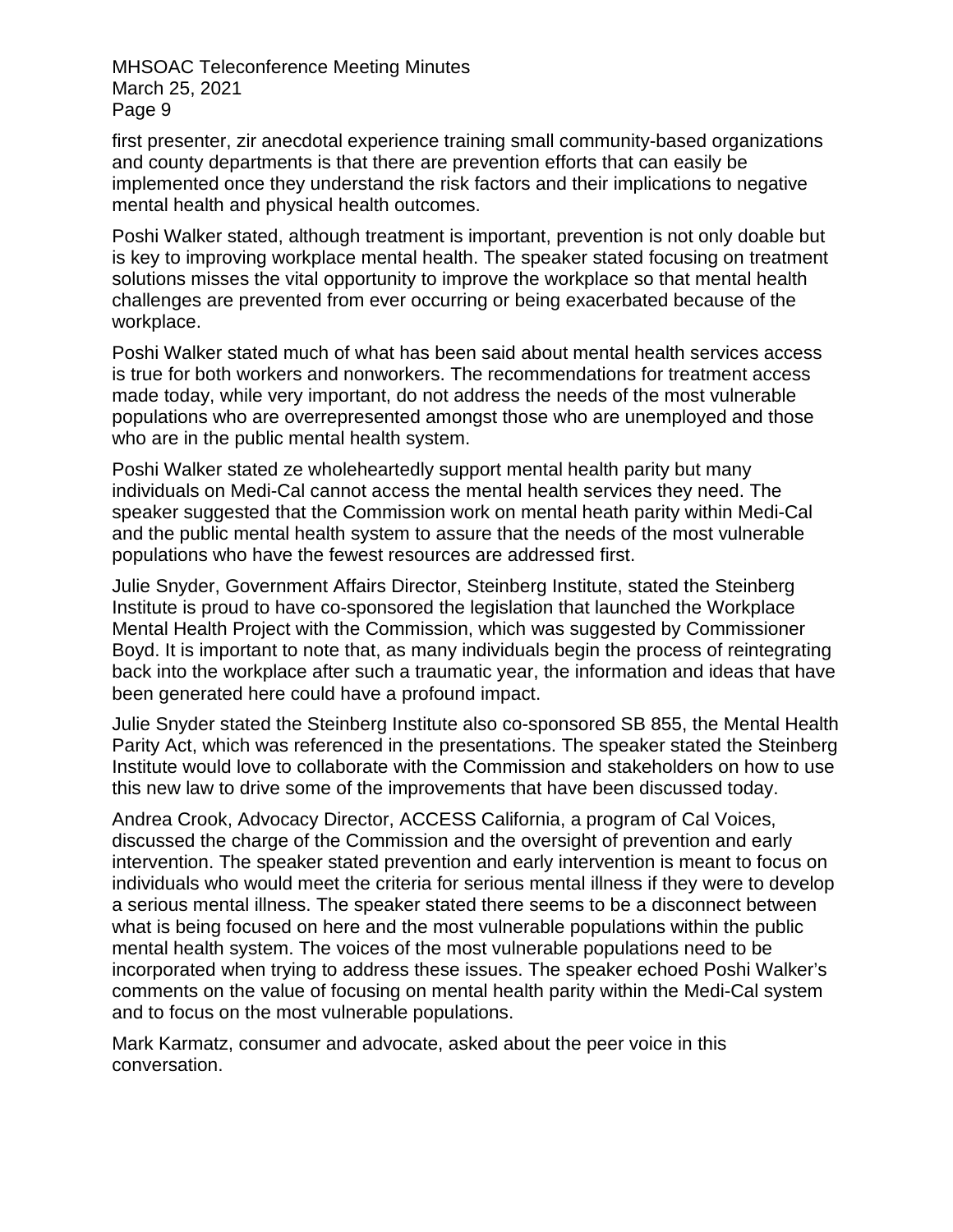Ms. Gruttadaro agreed that peer support is extremely important. She stated the Center for Workplace Mental Health works with employers on many fronts. When discussing creating a mentally healthy culture, the recommendation is often made that they create employee research groups, affinity groups, and peer support groups that allow employees who are experiencing mental health conditions to have support among their peers in the workplace. This goes a long way toward employees feeling better and more supported. Peer support makes a positive difference.

# **10 MINUTE BREAK**

# **ACTION**

# **2: Approve February 17 and 25, 2021, MHSOAC Meeting Minutes**

Chair Ashbeck stated the Commission will consider approval of the minutes from the February 17 and February 25, 2021, teleconference meetings.

Chair Ashbeck asked for a motion for approval of the minutes.

Commissioner Danovitch made a motion to approve the February 17 and February 25 minutes.

Commissioner Gordon seconded.

# **Public Comment**

Poshi Walker referred to the last sentence in the speaker's comment on page 3 of the February 17th Meeting Minutes and asked to strike "speak with each other" so the sentence will read "the speaker asked for a way that stakeholders can exchange contact information during Zoom meetings."

Action: Commissioner Danovitch made a motion, seconded by Commissioner Gordon, that:

• *The Commission approves the February 17 and 25, 2021, Teleconference Meeting Minutes as revised.*

Motion carried 8 yes, 0 no, and 1 abstain, per roll call vote as follows:

The following Commissioners voted "Yes": Commissioners Alvarez, Berrick, Brown, Danovitch, Gordon, Mitchell, and Tamplen, and Chair Ashbeck.

The following Commissioner abstained to the February 17<sup>th</sup> meeting minutes: Vice Chair Madrigal-Weiss.

Chair Ashbeck asked staff to post the revised and approved minutes on the website.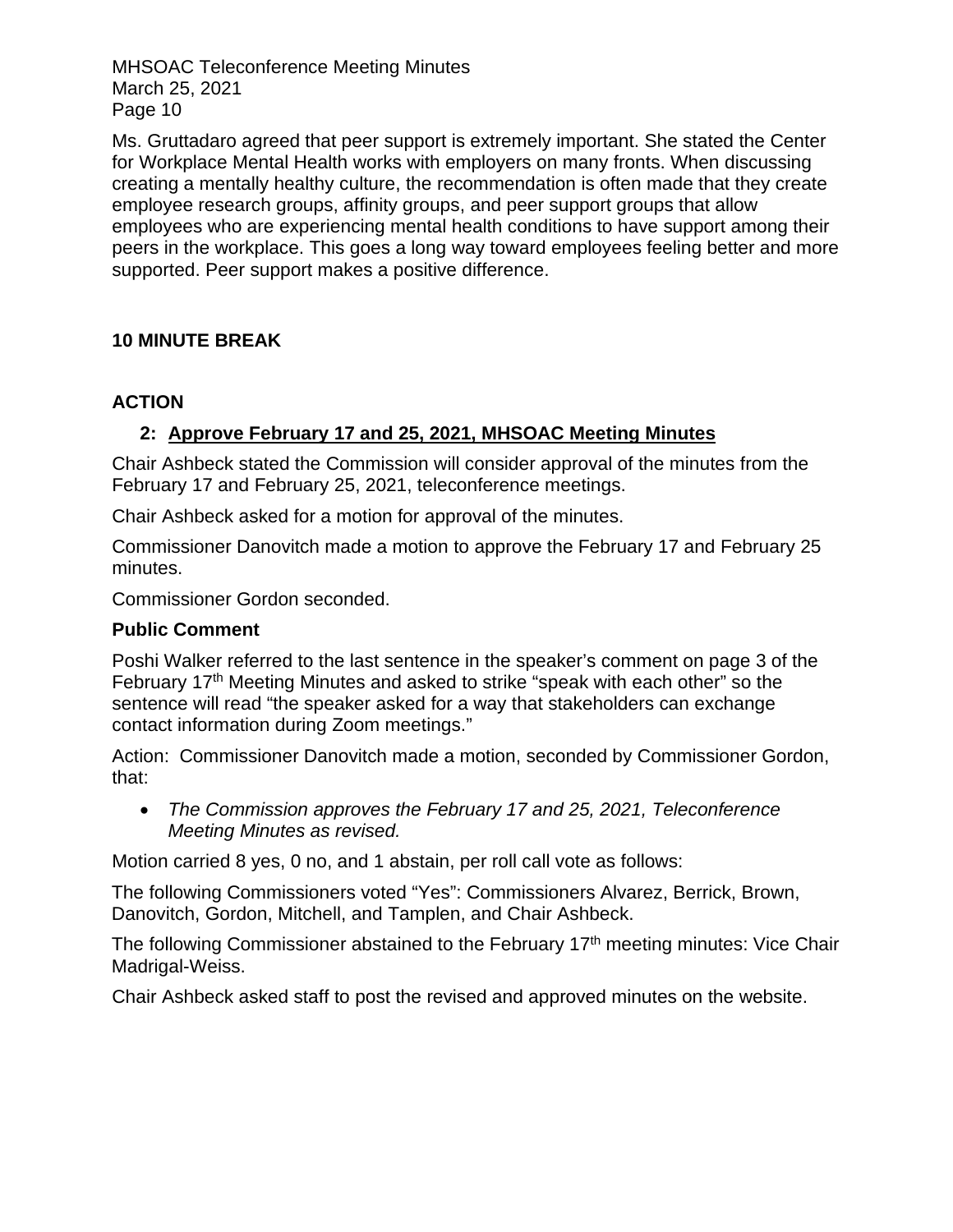# **ACTION**

### **3: San Francisco County Innovation Plan**

#### **Presenter:**

• Jessica Brown, M.P.H., Director, Mental Health Services Act (MHSA), Behavioral Health Services San Francisco Department of Public Health

Chair Ashbeck stated the Commission will consider approval of \$5,400,000 in Innovation funding for San Francisco County's Culturally Congruent and Innovative Practices for Black/African American Communities Innovation project.

Commissioner Berrick recused himself from the discussion and decision-making with regard to this agenda item pursuant to Commission policy.

Chair Ashbeck asked the county representative to present this agenda item.

Jessica Brown, M.P.H., Director of MHSA, Behavioral Health Services, San Francisco Department of Public Health, provided an overview, with a slide presentation, of the need, proposed project to address the need, and budget of the proposed Culturally Congruent and Innovative Practices for Black/African American Communities Innovation Project. She stated peers will be utilized to gain outreach into communities to engage them in care. As suggested by the California Reducing Disparities Project (CRDP), critical links will be identified to understand the context of Black/African American life in an attempt to acknowledge the African world view and to assist Black/African American communities in addressing challenges being faced.

### **Commissioner Questions**

Commissioner Mitchell asked for more information about the providers.

Ms. Brown stated historically there was only one African American Behavioral Health Specialist, who has now been promoted to clinic director. This Innovation project proposes to expand that position to a Black/African American team for three clinics in the county.

Vice Chair Madrigal-Weiss asked about sustainability.

Ms. Brown stated the Transgender Pilot Program changed the dynamic of how peers are used in the county and was successfully made a core program within the behavioral health system. The county's goal for the proposed project, depending on its success, is to make it a core program within behavioral health services, especially within the county's civil service clinics.

Chair Ashbeck stated she is struggling because this work has already been done in other counties and the county currently has a similar model for its Filipino community.

Commissioner Tamplen noted that the mental health curriculum for the proposed project is very innovative and is not currently available in the peer community. The leadership from San Francisco will be ahead of the curve for the state of California and everyone can learn from the project's key learning questions.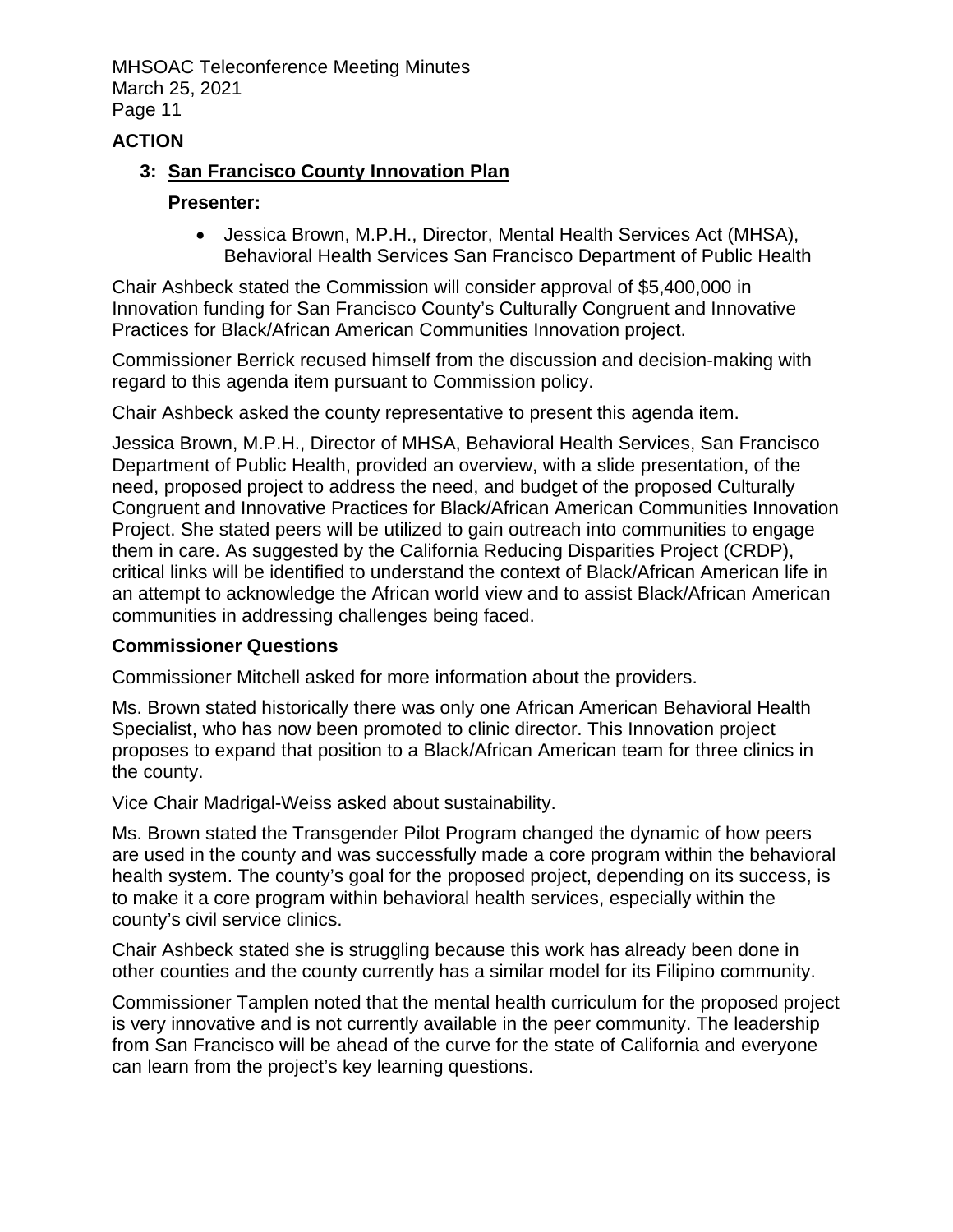Ms. Brown stated the proposed project is unique for San Francisco County. She asked the Commission to think about what has been happening in this country over the last year and the need for California to have something responsive to Black/African American communities. The county is in a state of emergency with Black/African American communities within San Francisco. Although this was done with the Filipino American Counseling Team, that program showed the county how successful this is. The county wants to ensure that this program is provided for all communities.

Chair Ashbeck thanked Ms. Brown and Commissioner Tamplen for their feedback. She stated the question about whether a project is innovative if work has been done in other counties or, in this case, with a new part of the community, continually comes up in the Commission discussion on Innovation projects.

### **Public Comment**

Rev. Howard Lindsay, spoke on behalf of the San Francisco Black Jewish Unity Group in support of the proposed San Francisco County Innovation Project.

Tiffany Carter, Statewide Advocacy Liaison, ACCESS California, a program of Cal Voices, spoke in support of the proposed San Francisco County Innovation Project.

Stacie Hiramoto, Director, Racial and Ethnic Mental Health Disparities Coalition (REMHDCO), spoke in support of the proposed San Francisco County Innovation Project. The speaker stated concern about the harsh rebuke by stakeholder groups contracted by the Commission. The speaker stated the comment about using buzzwords feels like micro-aggression. These are the kinds of things that individuals of color have to go through. The speaker stated the need for coaching on how to present concerns.

Stacie Hiramoto stated they understood Chair Ashbeck's concern about whether a project is innovative for the county versus not being done before but asked for consistency in Commission decisions.

Poshi Walker stated there has been a precedent of multiple counties doing the same Innovation project such as the Technology Suite Collaborative Innovation Project. This project having been done with another population does not mean it is no longer innovative with another population. The speaker spoke in support of the proposed San Francisco County Innovation Project.

Mark Karmatz spoke in support of the proposed San Francisco County Innovation Project.

Lizzy Lynch spoke in support of the proposed San Francisco County Innovation Project.

Maya Vasquez, Maternal, Child, and Adolescent Health Division, spoke in support of the proposed San Francisco County Innovation Project.

Ines Betancourt, Program Director, Southeast Child Therapy Center, spoke in support of the proposed San Francisco County Innovation Project.

Due to technical audio difficulties, Amber Gray nodded their head indicating their support of the proposed San Francisco County Innovation Project.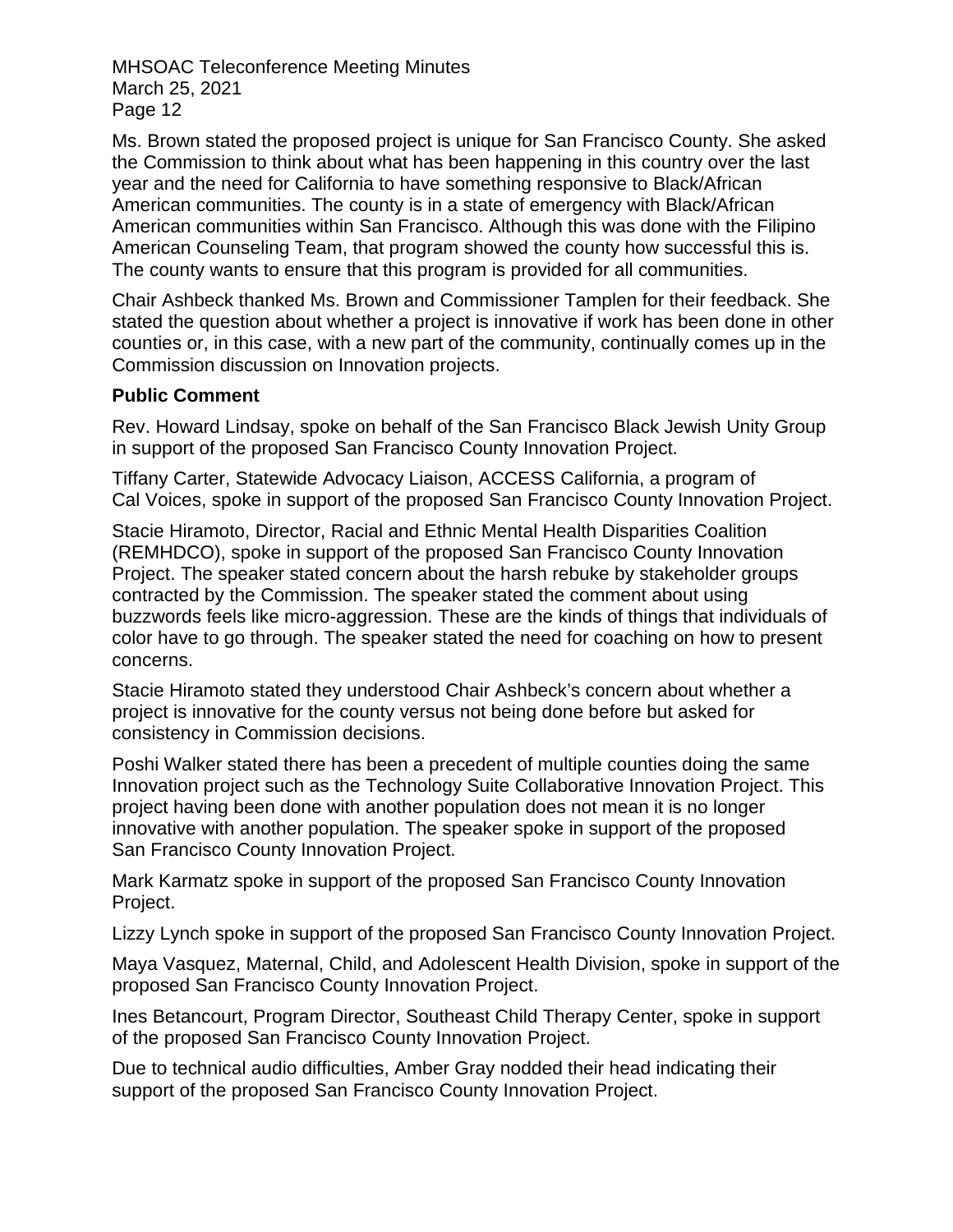### **Commissioner Discussion**

Chair Ashbeck asked for a motion to approve San Francisco County's Culturally Congruent and Innovative Practices for Black/African American Communities Innovation Project.

Commissioner Bunch moved the staff recommendation.

Commissioner Mitchell seconded.

Commissioner Mitchell agreed with Poshi Walker's and Stacie Hiramoto's comments about some of the comments appearing micro-aggressive. She also agreed with Chair Ashbeck that the Commission continues to grapple with the innovative nature of projects. She stated individuals of color particularly the Black population, need all the help they can get.

Action: Commissioner Bunch made a motion, seconded by Commissioner Mitchell, that:

*The MHSOAC approves San Francisco County's Innovation Plan as follows:*

*Name: Culturally Congruent and Innovative Practices for Black/African American Communities*

*Amount: \$5,400,000 in MHSA Innovation funds*

*Project Length: Five (5) Years*

Motion carried Motion carried 7 yes, 0 no, and 1 abstain, per roll call vote as follows:

The following Commissioners voted "Yes": Commissioners Brown, Bunch, Gordon, Mitchell, and Tamplen, Vice Chair Madrigal-Weiss, and Chair Ashbeck.

The following Commissioner abstained: Commissioner Danovitch.

Commissioner Berrick rejoined the meeting.

# **ACTION**

# **4: Legislative Priorities for 2021**

Chair Ashbeck stated the Commission will consider legislative and budget priorities related to Commission initiatives, including Assembly Bill (AB) 638 (Quirk-Silva) and (SB) Senate Bill 749 (Glazer) for the current legislative session. She welcomed Assembly Member Sharon Quirk-Silva and Caila Pedrocelli, from Senator Glazer's office, and invited them to discuss these bills.

### Assembly Bill 638

Assembly Member Sharon Quirk-Silva provided an overview of her background and why she works in this space and shared information about AB 638: mental health and substance use disorders. She stated this bill would build upon last year's strides in addressing the complex needs and services of those with co-occurring issues by authorizing prevention and early intervention strategies that address mental health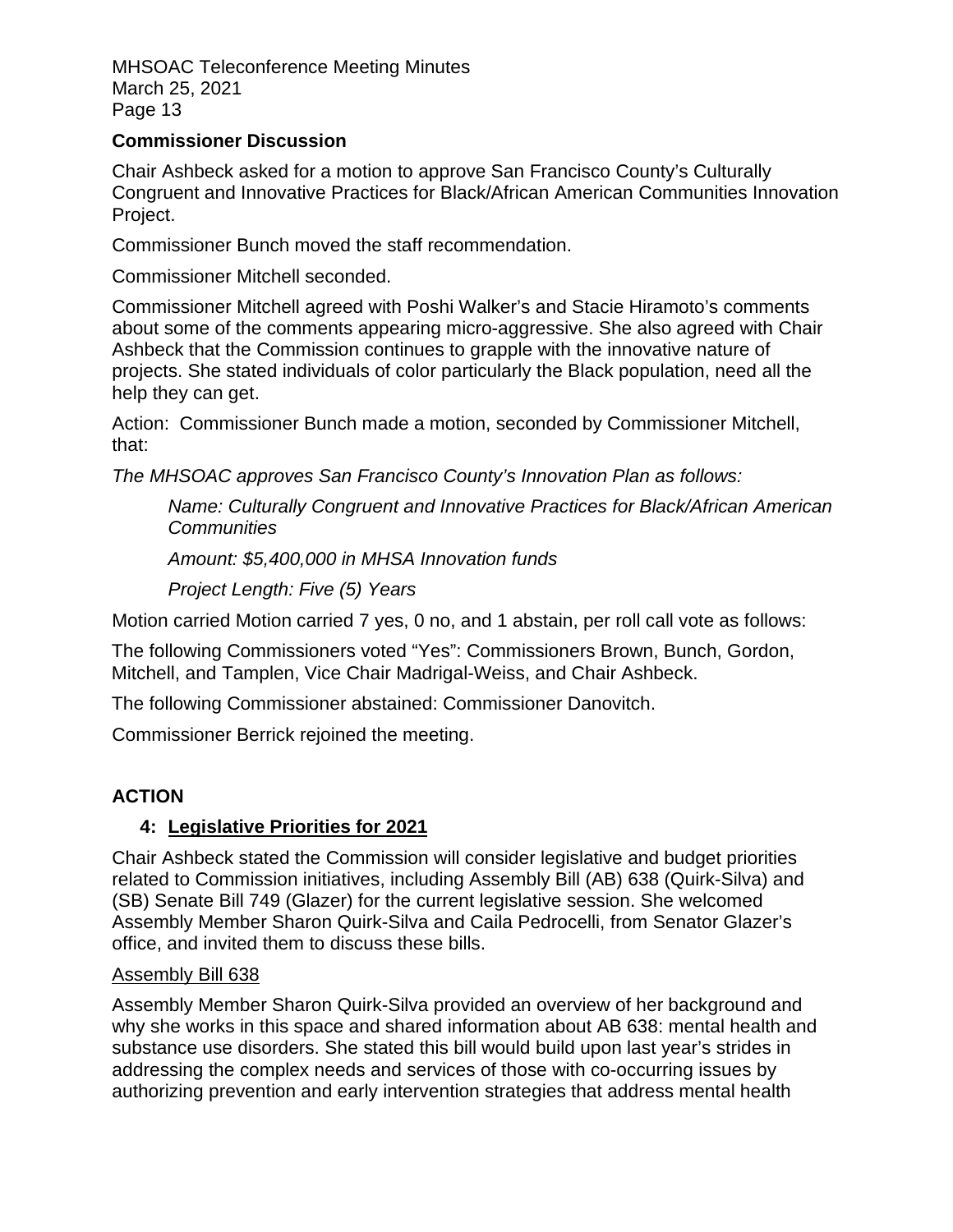needs, substance use or misuse needs, or needs relating to co-occurring mental health and substance use services under Mental Health Services Act.

Assembly Member Quirk-Silva noted that co-occurring issues do not mean individuals suffering from only mental health and substance use issues but can also include a third issue of physical health. She asked the Commission to support AB 638.

### **Commissioner Questions**

Commissioner Danovitch stated he wholeheartedly endorsed this approach. The separation between physical health, mental health, and substance use is a false separation and nowhere is that clearer than in prevention.

Commissioner Brown stated this is long overdue. He stated law enforcement has seen many times individuals with co-occurring mental illness and substance abuse issues get delayed or not get into a system of care and treatment because of the fact that they happen to be high on drugs or drunk at the time they came into contact with law enforcement and they were refused by mental health authorities to intervene because of that. This bill is solidly needed because those individuals need to be held and sobered up and then examined and not released back into the community to do further harm to themselves or others.

Vice Chair Madrigal-Weiss thanked Assembly Member Quirk-Silva and stated it is almost like individuals have to pick whether someone has addiction issues or mental health issues. By dividing those issues, precious time is wasted and people are struggling. This is being seen more and more with young people. She stated her appreciation that this bill was brought forward.

### Senate Bill 749

Caila Pedrocelli, from Senator Glazer's office, shared information about SB 749: mental health program oversight and county reporting. She stated SB 749 is a transparency measure that will provide insight to policy makers and stakeholders across the state about how counties are using their mental health funds and how those funds are best serving constituents. This bill creates a state framework, a comprehensive tracking program, for collecting information on mental health spending and outcomes through the MHSOAC. She asked the Commission to support SB 749.

# **Public Comment**

Mark Karmatz stated the need to ensure that peer support and patient rights to refuse services are included in these bills.

Mary Ann Bernard stated they forced the Legislature to put the No Place Like Home Act on the ballot because the original act was inconsistent with the MHSA and therefore unconstitutional absent voter approval. The speaker stated they earlier reminded the Commission what it must do in the upcoming prevention and early intervention changes, which was to comply with the mandate in the last clause of a section of the Welfare and Institutions Code for prevention and early intervention programs for individuals who already have existing severe mental illnesses and need intervention in or prevention of relapses into serious mental illness. The speaker stated this is supposed to be part of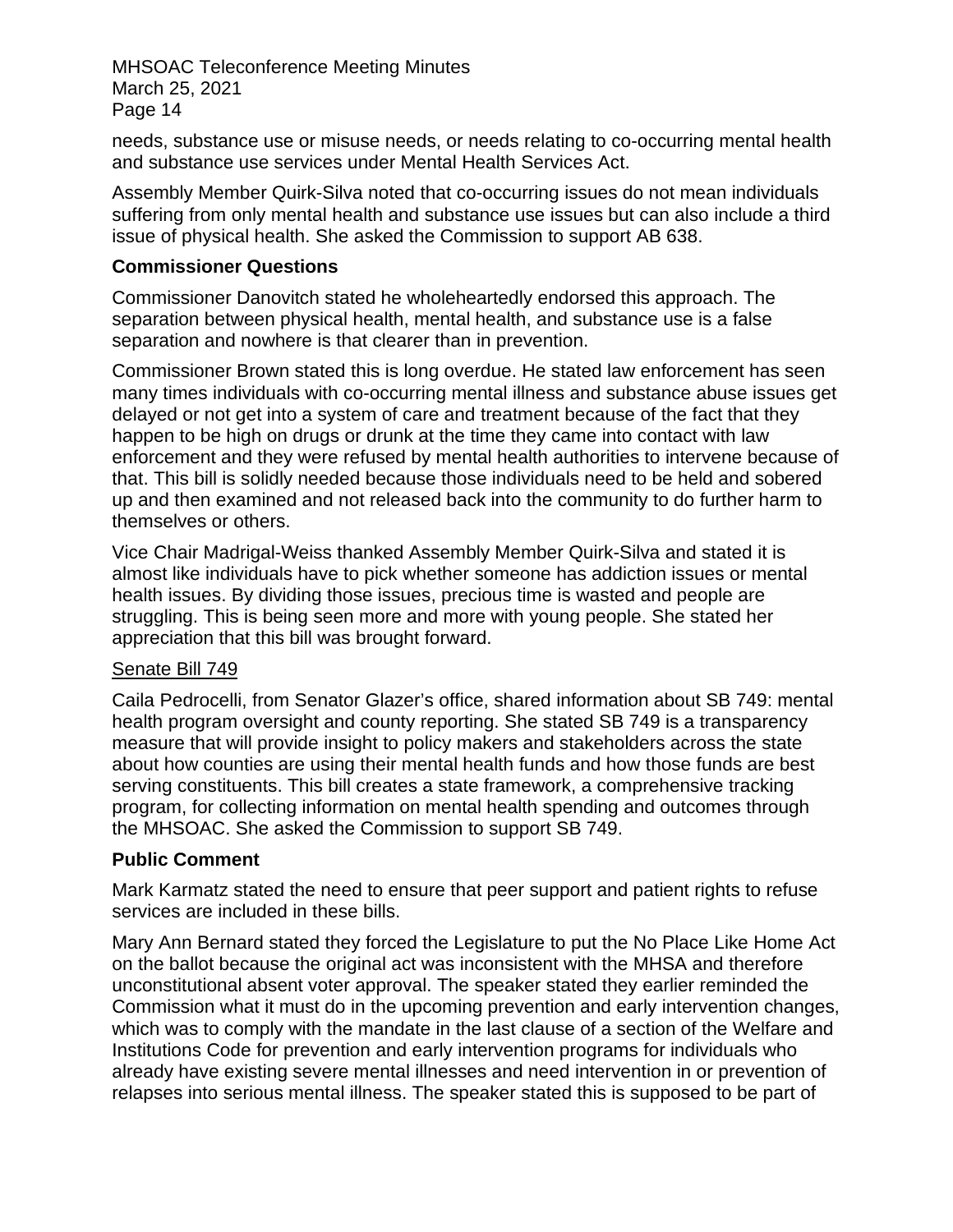prevention and early intervention but has been ignored. The speaker earlier reminded the Commission that they sent a letter to Commissioners in February with additional details.

Mary Ann Bernard reminded the Commission what it must not do under the MHSA because it is inconsistent with the MHSA and therefore is unconstitutional absent voter approval – the Commission should not support AB 638 in its current form. The speaker stated the intentions are noble and appropriate but the drafting is terrible. Dual diagnosis has always been covered by the MHSA because it incorporates Welfare and Institutions Code 5600.3(a)(2) and (b)(2), which both incorporate dual diagnosis.

Mary Ann Bernard stated what is already there defined how far the MHSA goes. The speaker stated concern that AB 638 includes pure substance abuse without any relationship to mental health or mental illness as a separate category and then includes abuse as a separate category, the meaning of which is not clear. The speaker emphasized that there is a drafting issue.

Mary Ann Bernard stated AB 638 talks about mental health needs, which are broader than mental illness. The prevention and early intervention provisions that are part of the original Proposition 63, and which cannot be changed, require a mental health diagnosis. If it goes too far, it is unconstitutional. The speaker offered to help draft language to address these problems.

Linda Mayo spoke in opposition to this bill. The speaker stated they were okay with treating individuals to the point of determining the primary diagnosis, but this bill takes it further to a point where treatment only includes offsets of substance abuse. The speaker stated taxpayers voted for the MHSA, which requires funding to be specifically used for individuals with severe mental illness. This goes against the law. Funding should not be taken away from individuals with serious mental illness.

Paula Aiello agreed with the last two speakers – that this bill is badly written and the provisions would go counter to what voters wanted. The speaker stated Proposition 63 promised to provide that funds raised pursuant to it would work solely toward helping individuals with severe mental illness "as a condition deserving priority attention." The speaker stated almost nothing in today's meeting has addressed that condition as deserving priority attention.

Paul Aiello spoke in opposition to AB 638 because it is another attempt to siphon off funds meant for the most seriously mentally ill and to direct those funds to worthy causes but not for programs covered by Proposition 63. To do so would have deadly consequences. The speaker stated the need for seriously mentally ill care facilities is so dire that it is inexcusable to divert any more funds from it to other needs.

Elia Gallardo, Director of Governmental Affairs, County Behavioral Health Directors Association (CBHDA), spoke in strong support of AB 638.

Elia Gallardo stated the CBHDA has shared their concerns about SB 749 with the author's office, strongly supports the intent of the bill, and is bringing a similar piece of legislation, AB 686, authored by Assembly Member Arambula. The speaker stated the hope that at some point SB 749 and AB 686 can be amended so both bills can move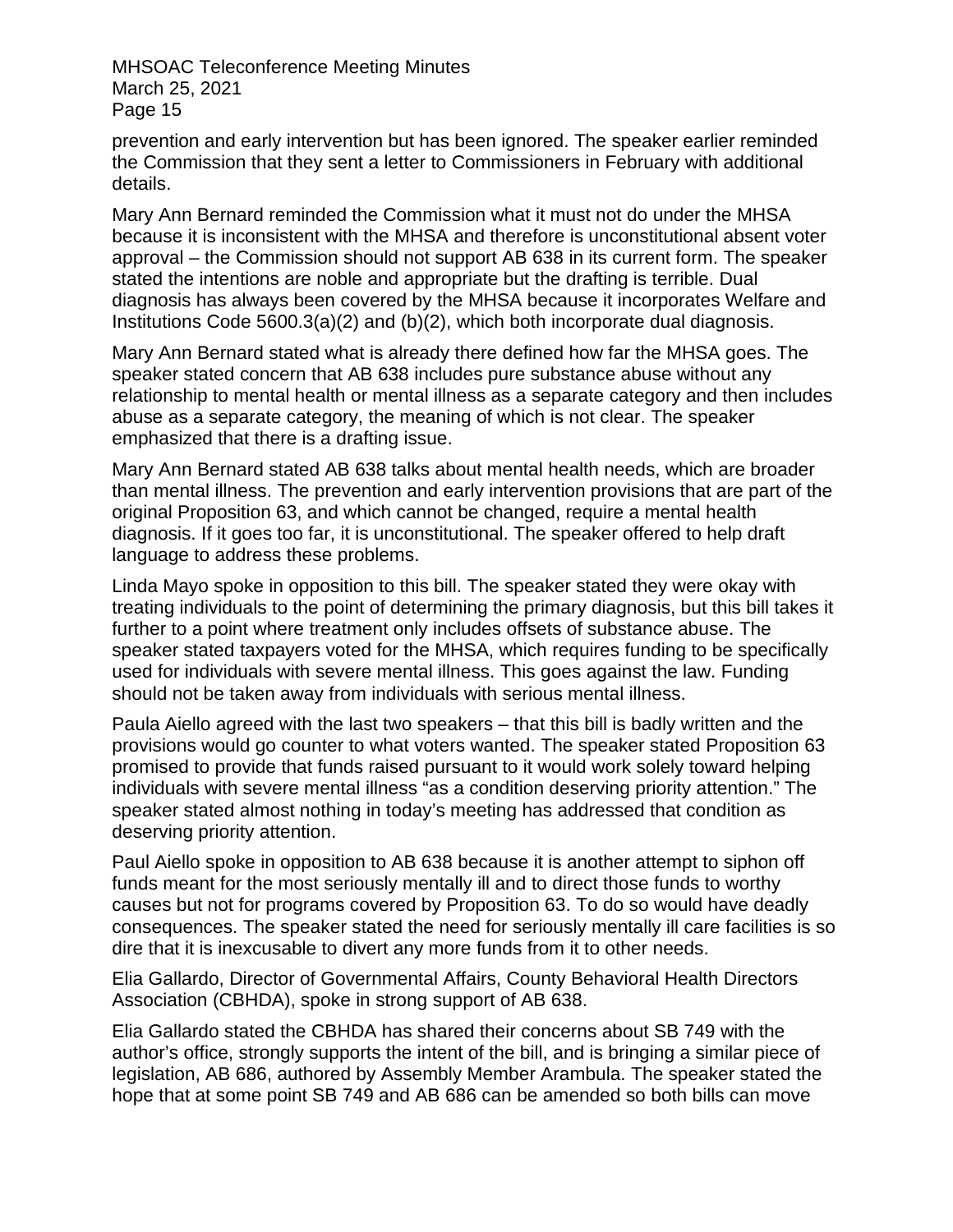forward together. The speaker urged the Commission not to support SB 749 in its current form.

Stacie Hiramoto spoke in support of AB 638. Stacie Hiramoto stated REMHDCO has strong concerns about SB 749 and will take an oppose unless amended position. The speaker stated the wording of this bill is "the Commission, in consultation with state and local mental health authorities, shall create ..." and does not include community stakeholders. The MHSA is about collaboration and communication with consumers, family members, and communities and this bill lacks that.

Stacie Hiramoto asked the Commission to put on the agenda for next meeting Senator Umberg's bill that has to do with the Commission's authority to approve Innovation and shifts Innovation funds to community services and supports, which would diminish the ability for community-defined practices to be funded.

Adrienne Shilton, California Alliance of Child and Family Services, spoke in strong support of AB 638.

Adrienne Shilton echoed Stacie Hiramoto's request that the Commission agendize SB 106 at the next meeting. The speaker reminded the Commission that it and the California Alliance of Child and Family Services strongly opposed SB 665 last year, which would have authorized MHSA funds to be used in jails. The Innovation component provides California communities with vital opportunities to introduce best practices into the field. The speaker stated SB 106 in no way furthers the intent of the MHSA and further undermines the Commission's authority.

### **Commissioner Discussion**

Commissioner Berrick stated the concern that individuals have become systemic ping pong balls because of the lack of clarity about which came first in their condition – substance use or mental illness. He stated these conditions are seen concurrently so often in youth that the discussion is terribly destructive and unhelpful. He stated he hoped that the author will take the time to see if there is a way to make AB 638 work.

Commissioner Berrick stated, although he was in favor of SB 749, discussion and reconciliation between SB 749 and AB 686 by Assembly Member Arambula is necessary. Positive engagement in oversight, clarifying how it is done, and clarifying the path is important.

Commissioner Mitchell stated public comments were important and informative and should be taken into consideration. She suggested supporting the bills with a review of how those comments, if relative and doable, can be included in the bills.

Executive Director Ewing stated that SB 749 is consistent with what the Commission is doing and is what the State Auditor recommended the Commission do. AB 686 is an extension of the prior bill that the Commission supported.

### Vote on AB 638

Chair Ashbeck asked for a motion to support, to support and to continue to work with the author, or to oppose AB 638.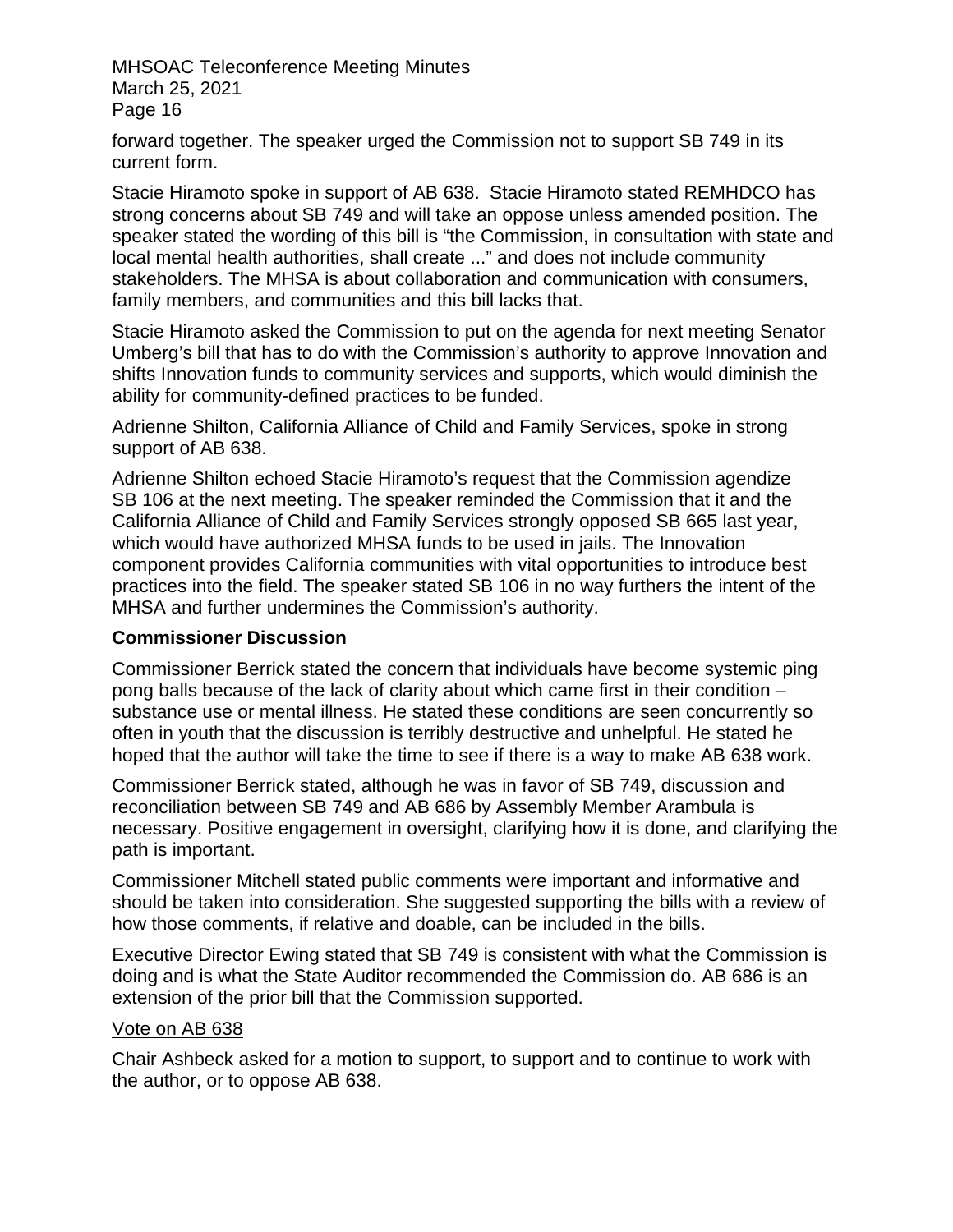Vice Chair Madrigal-Weiss moved to support AB 638 and to continue to work with the author's office on concerns brought up in today's meeting.

Commissioner Brown seconded.

Action: Vice Chair Madrigal-Weiss made a motion, seconded by Commissioner Brown, that:

• *The MHSOAC supports AB 638 and asks staff to continue to work with the author's office on concerns brought up in today's meeting.*

Motion carried 8 yes, 0 no, and 1 abstain, per roll call vote as follows:

The following Commissioners voted "Yes": Commissioners Berrick, Brown, Bunch, Danovitch, Gordon, and Mitchell, and, Vice Chair Madrigal-Weiss, and Chair Ashbeck.

The following Commissioner abstained: Commissioner Tamplen.

# Vote on SB 749

Chair Ashbeck asked for a motion to support, to support and to continue to work with the author, or to oppose SB 749.

Commissioner Berrick moved to support SB 749 and to continue to work with the author's office, the CBHDA, and other interested parties to ensure that the bill is consistent with Commission and state policies.

Vice Chair Madrigal-Weiss seconded.

Action: Commissioner Berrick made a motion, seconded by Vice Chair Madrigal-Weiss, that:

• *The MHSOAC supports SB 749 and asks staff to continue to work with the author's office, the CBHDA, and other interested parties to ensure that the bill is consistent with Commission and state policies.*

Motion carried 9 yes, 0 no, and 0 abstain, per roll call vote as follows:

The following Commissioners voted "Yes": Commissioners Berrick, Brown, Bunch, Danovitch, Gordon, Mitchell, and Tamplen, Vice Chair Madrigal-Weiss, and Chair Ashbeck.

Commissioner Berrick stated his deep concern about what will happen as youth begin coming back to school after a year of isolation and the number of youths that have been lost and disconnected, combined with the current availability of state and federal funding to try to mitigate those losses. He stated the hope that the Commission will take up discussions of current models including some of the school-based models the Commission has adopted and other models seen around the state like, Life Learning Academy that are keeping youth from homeless and mental health crisis. He stated concern that there are youth that are so disengaged that there is a danger of never getting them back, and a doubling or tripling of youth in suicidal crisis is being seen.